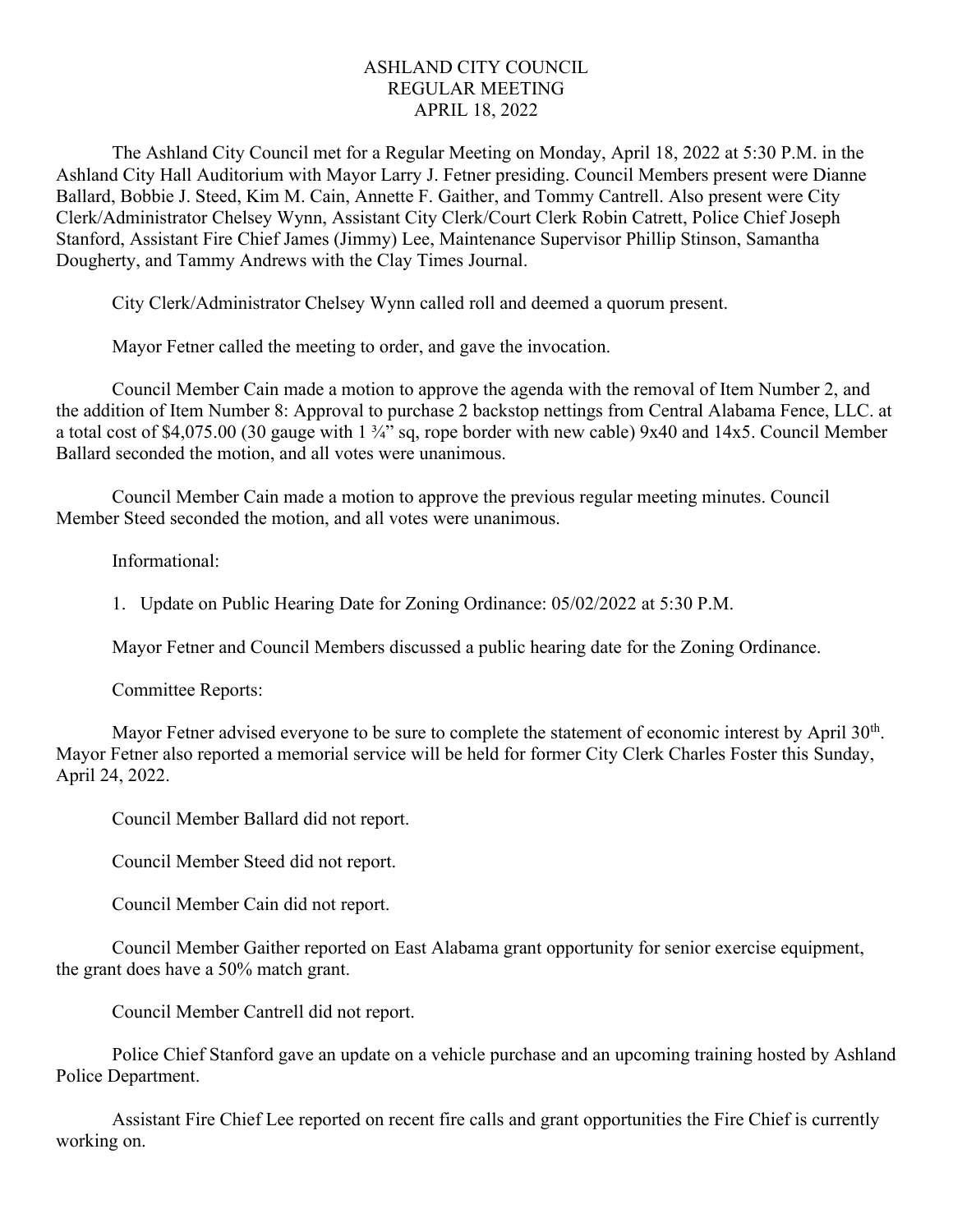Maintenance Supervisor Stinson reported on the schedule for Library repairs.

Assistant City Clerk/Court Clerk Catrett reported on several lease agreements that need to be renewed.

City Clerk/Administrator Wynn did not report.

New Business:

Council Member Cantrell made a motion to approve the bills received since the last regular meeting in the amount of \$10,201.71. Council Member Gaither seconded the motion, and all votes were unanimous.

Council Member Gaither made a motion approving Catastrophic Sick Leave for Christopher Elliott. Council Member Cain seconded the motion, and all votes were unanimous.

Council Member Cain made a motion to pay Alabama Law Enforcement Agency \$1,650.00 for LETS Access and SNAP Entry for Ashland Police Department period 01/01/2022-03/31/2022. Council Member seconded Ballard the motion, and all votes were unanimous.

Council Member Cantrell made a motion to table Item Number 4: Approval to hire Stanford Simmons as a temporary part-time laborer at a pay or Range 6 Step 1 with a start date of April 19, 2022 and an end date of October 31, Council Member Cain seconded the motion, and all votes were unanimous.

Council Member Cain made a motion approving to pay Littleton Electric \$10,000.00 for camera poles and installation of camera poles in the City Cemetery. Council Member Ballard seconded the motion, and all votes were unanimous with the exception of Council Member Cantrell was opposed.

Council Member Gaither made motion approving to pay H&H of Oxford \$2,586.28 for truck cover and bed storage system for the Police Department. Council Member Cantrell seconded the motion, and all votes were unanimous.

Council Member Cain made a motion to pay Frontline Outfitters \$3,098.00 for lights for the Investigator's truck. Council Member Gaither seconded the motion, and all votes were unanimous.

Council Member Cantrell made a motion approving to purchase 2 backstop nettings from Central Alabama Fence, LLC. at a total cost of \$4,075.00 (30 gauge with  $1\frac{3}{4}$ " sq, rope border with new cable) 9x40 and 14x5. Council Member Cain seconded the motions, and all votes were unanimous.

Old Business:

Mayor Fetner reported on an Architect for the Urban Park.

Resolutions, Orders, Ordinances, and Other Business:

1. Ordinance 2022-04-18-01 Back to School Sales Tax Holiday- First Reading